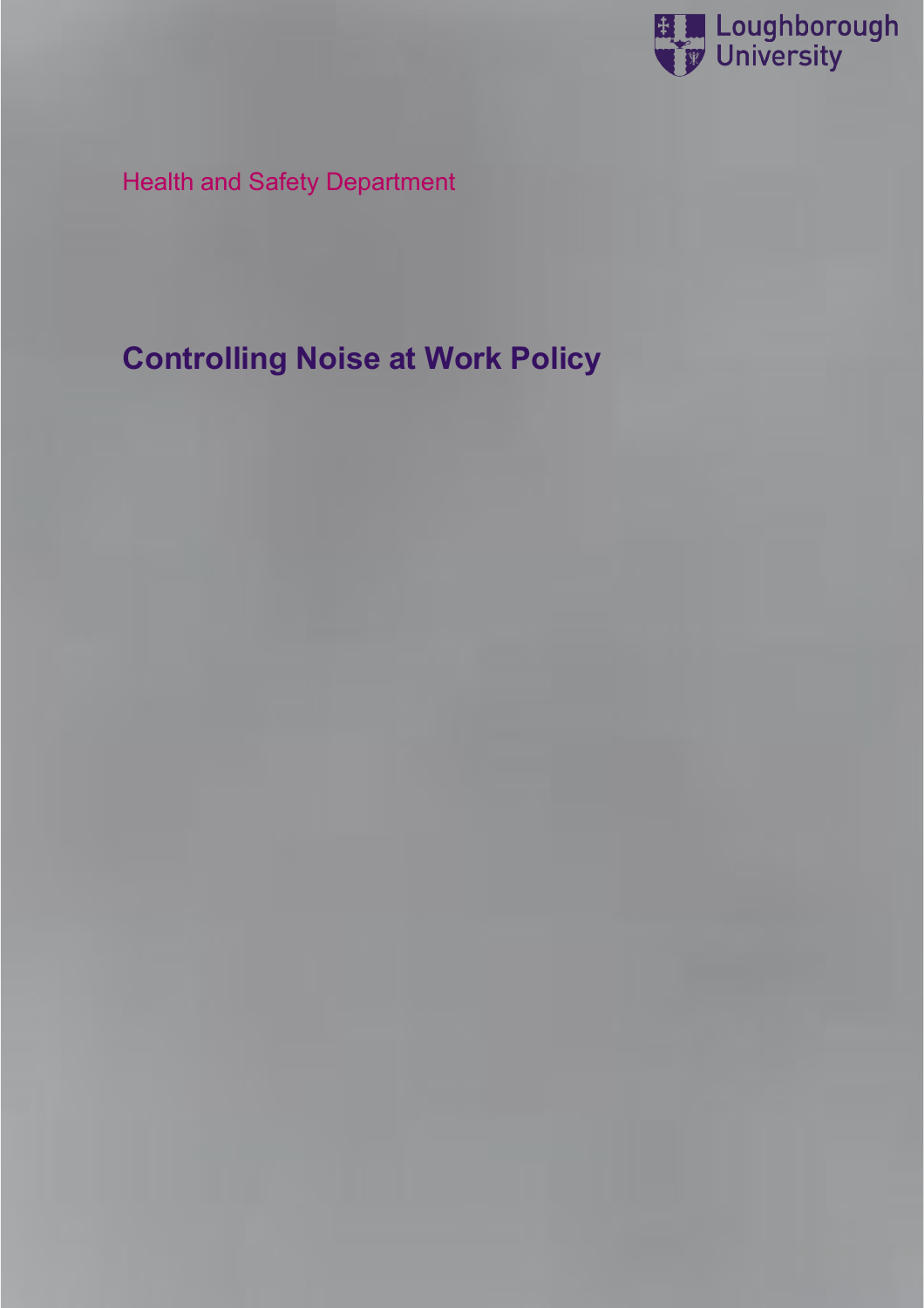# Document Control



| <b>Document Details</b> |               |
|-------------------------|---------------|
| Reference               |               |
| <b>Version Number</b>   |               |
| <b>Effective From</b>   | November 2019 |
| <b>Approval Date</b>    |               |
| <b>Review Date</b>      | March 2022    |
| Author                  | Hugh Weaver   |

| <b>Document Revision History</b> |                                                            |                     |          |  |  |
|----------------------------------|------------------------------------------------------------|---------------------|----------|--|--|
| Date                             | <b>Revisions Made</b>                                      | Revisions made      | Approved |  |  |
|                                  |                                                            | by                  | by       |  |  |
| Oct 2006                         | Original draft                                             | <b>Hugh Weaver</b>  |          |  |  |
| <b>June 2012</b>                 | Amend to bring in line with up dated law and Uni structure | <b>Hugh Weaver</b>  |          |  |  |
| Jan 2013                         | Scheduled revision                                         | <b>Hugh Weaver</b>  |          |  |  |
| Feb 2014                         | Links to new HSE webpages & Doc Mngt table inserted        | <b>Hugh Weaver</b>  |          |  |  |
| Dec 2016                         | Scheduled revision                                         | <b>Hugh Weaver</b>  |          |  |  |
| Nov 2019                         | Scheduled revision                                         | <b>Hugh Weaver</b>  |          |  |  |
| Mar 2022                         | Scheduled revision                                         | <b>Marion Keogh</b> |          |  |  |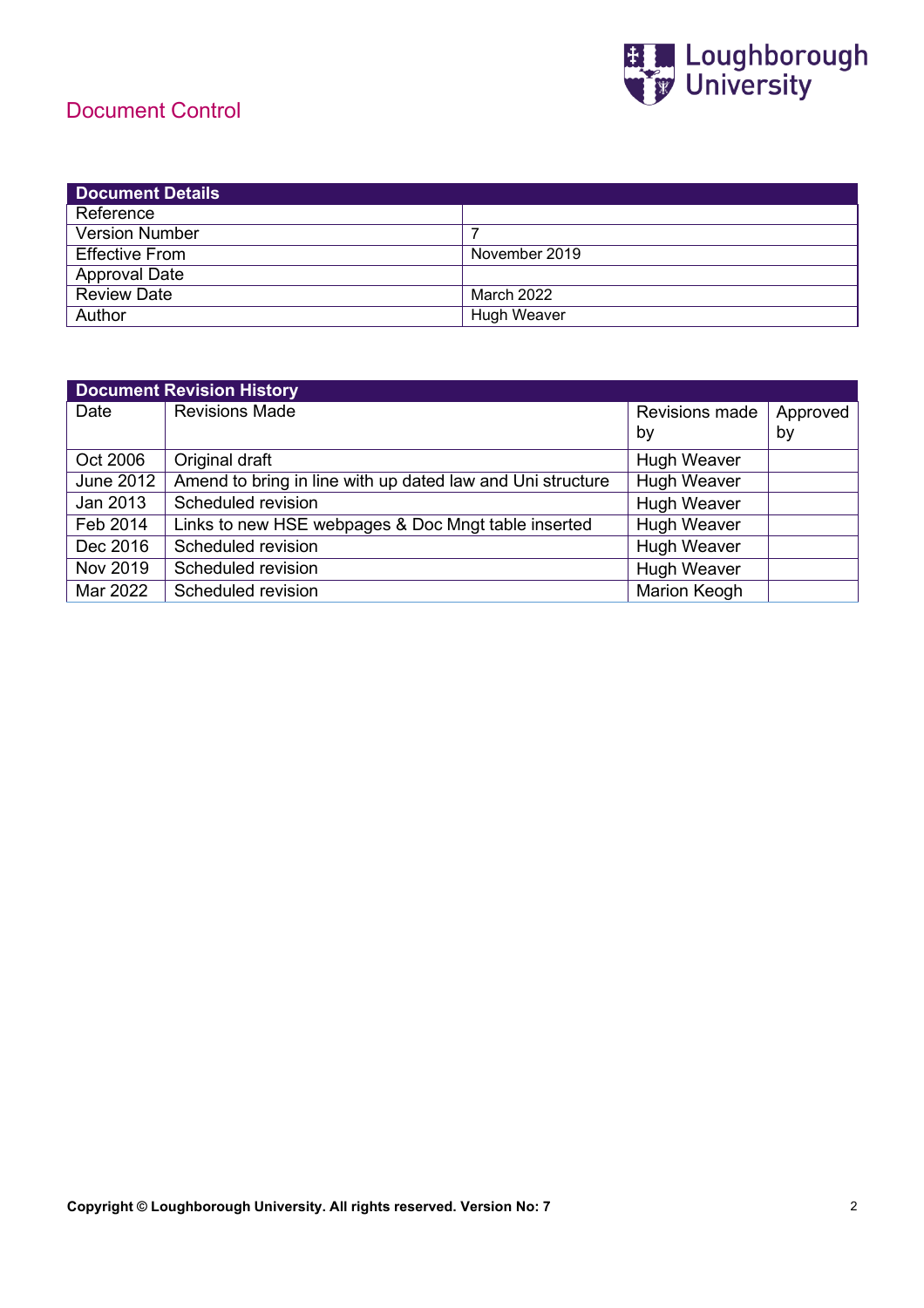

# **Contents**

- 1. Policy<br>1.1 Sco
	- Scope
- 2. Responsibilities

# 3. Procedures / Guidance<br>3.1 Exposure Action Values

- 3.1 Exposure Action Values and Exposure Limit Values
- 3.2 Risk assessment<br>3.3 Reducing noise ex
- Reducing noise exposure
- 3.4 Hearing Protection
- 3.5 Health Surveillance<br>3.6 Training and informa
- 3.6 Training and information
- 4. References and further reading

Appendix 1 Noise monitoring and risk assessment form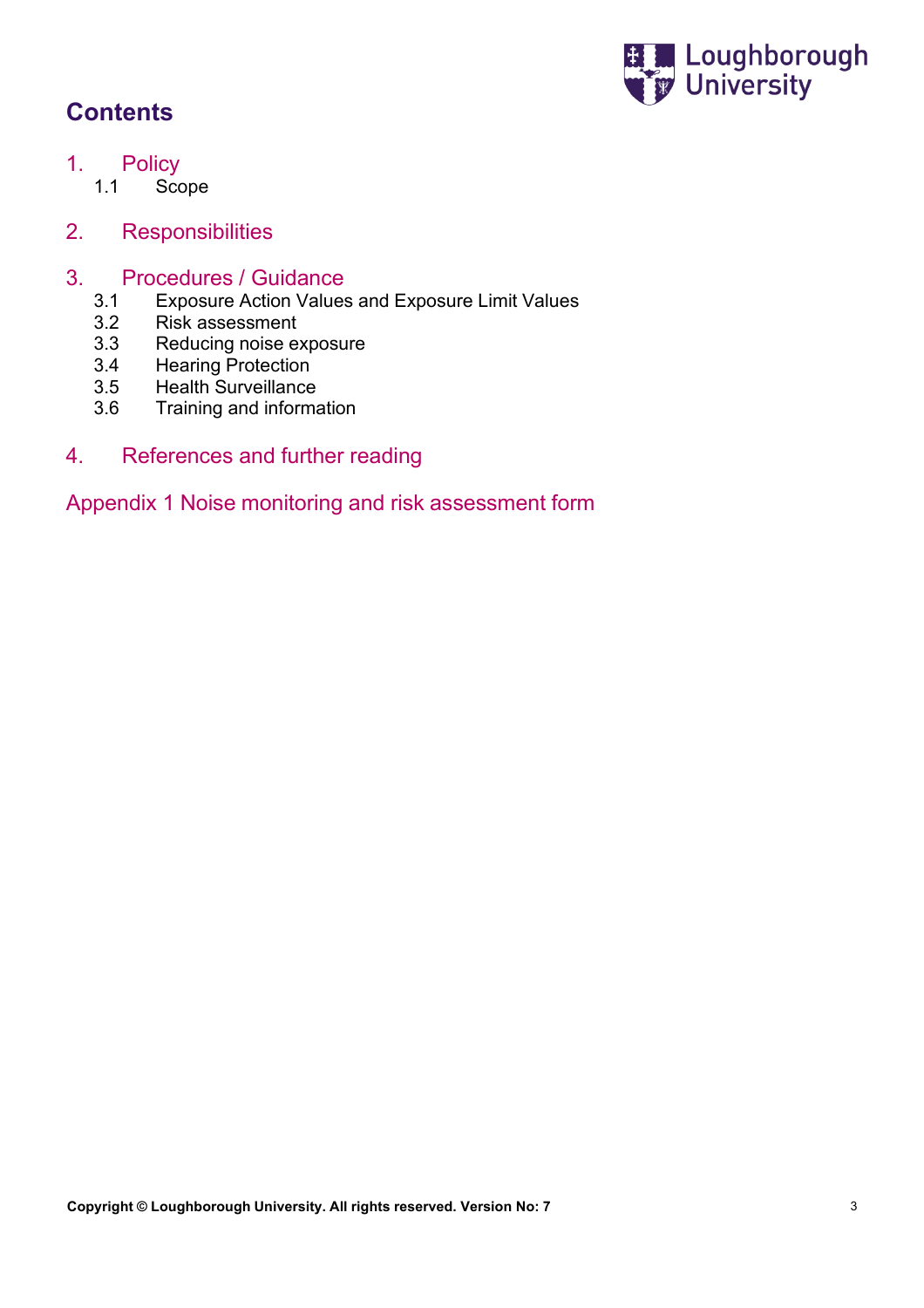

# **1.** Policy

Prolonged exposure to noise at work can cause hearing loss, which is often permanent. Hearing loss caused by work is preventable, but once someone's hearing has gone, it will not come back.

Loughborough University will put in place measures to protect employees from the risks of noise induced hearing loss, which can be caused by exposure to excessive noise. These measures will include:-

a) Assessing the risks from noise exposure

b) Taking measures to reduce noise exposure where a risk assessment shows that this is necessary

c) Ensuring the level of noise generated is taken into account when a new piece of work equipment is purchased or hired

d) Providing hearing protection where necessary if risks cannot be adequately reduced by other means.

e) Providing training and information for employees on the risks from noise and the measures in place to reduce these

f) Providing health surveillance where the risk assessment shows that this is appropriate.

This will enable the University to satisfy its obligations under the Control of Noise at Work Regulations 2005 ("the Noise Regs") and the Management of Health and Safety at Work Regulations 1999.

This policy does not cover the environmental aspects of noise and noise pollution; or the adverse effects on wellbeing which can arise from 'nuisance' noise which is below the levels likely to cause deaf

# 1.1 Scope

This policy applies where occupational exposure to noise at work is equal to or exceeds the statutory action levels or exposure limits. Although there is no legal obligation to provide the same duty of care for students, the University will, wherever possible, treat student's health in the same way as that of employees.

# **2.** Responsibilities

a) Deans, Heads of Departments and Professional Services

• Nominate a person or persons within the School or Departments to support the implementation of the requirements of the Noise Regs and ensure they have the necessary skills and competence.

• Support the nominated person(s) in implementing measures to comply with the Noise Regs.

• Ensure all managers and employees within the School / Department / Professional Service, discharge their responsibilities in accordance with this policy.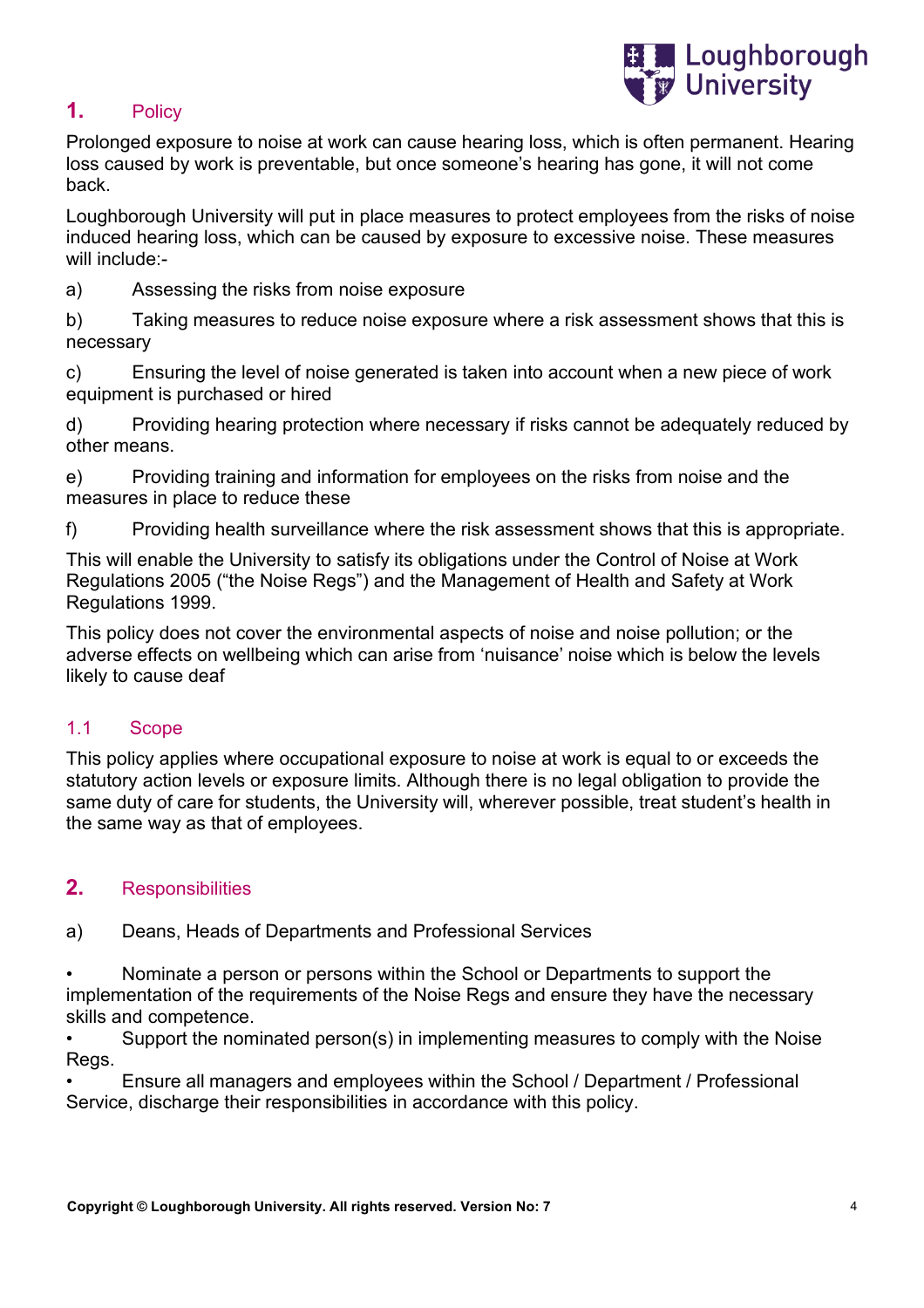b) Managers and Supervisors



• Understand the scope and content of the Noise Regs where this is relevant to work in their area.

• Ensure noise factors are taken into account when hiring or purchasing new work equipment.

• Ensure that necessary noise risk assessments have been undertaken for any equipment used by those in their charge.

Implement and enforce noise control measures, in conjunction with the nominated person or School / Departmental Safety Officer.

• Ensure employees are suitably trained in all aspects of operating equipment, including noise control

# c) School / Departmental Safety Officers

• Understand the scope and content of the Noise Regs.

• Identify whether formal noise risk assessment is required within the School / Department / Professional Service.

• Ensure noise factors are taken into consideration when hiring or purchasing new work equipment

• Work with the University Health and Safety Service (UH&SS) and Occupational Health Department in order to ensure that noise surveys, risk assessments are suitable and sufficient, and that health surveillance is provided to those who require it.

#### d) Employees

use all equipment and noise control measures in accordance with instruction,

- wear hearing protection (PPE) where required,
- maintain hearing protection and any other noise control equipment,

report any defects or difficulties with hearing protection and any other noise control equipment,

• co-operate with any programme of health surveillance which is identified as necessary following risk assessment.

e) University Health and Safety Service

When requested by the Safety Officer or line manager:-

- carry out sound level measurement where appropriate,
- advise on noise control measures,
- advise whether health surveillance is appropriate,
- providing training for nominated persons (Safety Officer or equivalent), to ensure they are
- competent to carry out the activities outlined in **(see section f)**
- audit compliance with this policy and the underpinning regulations.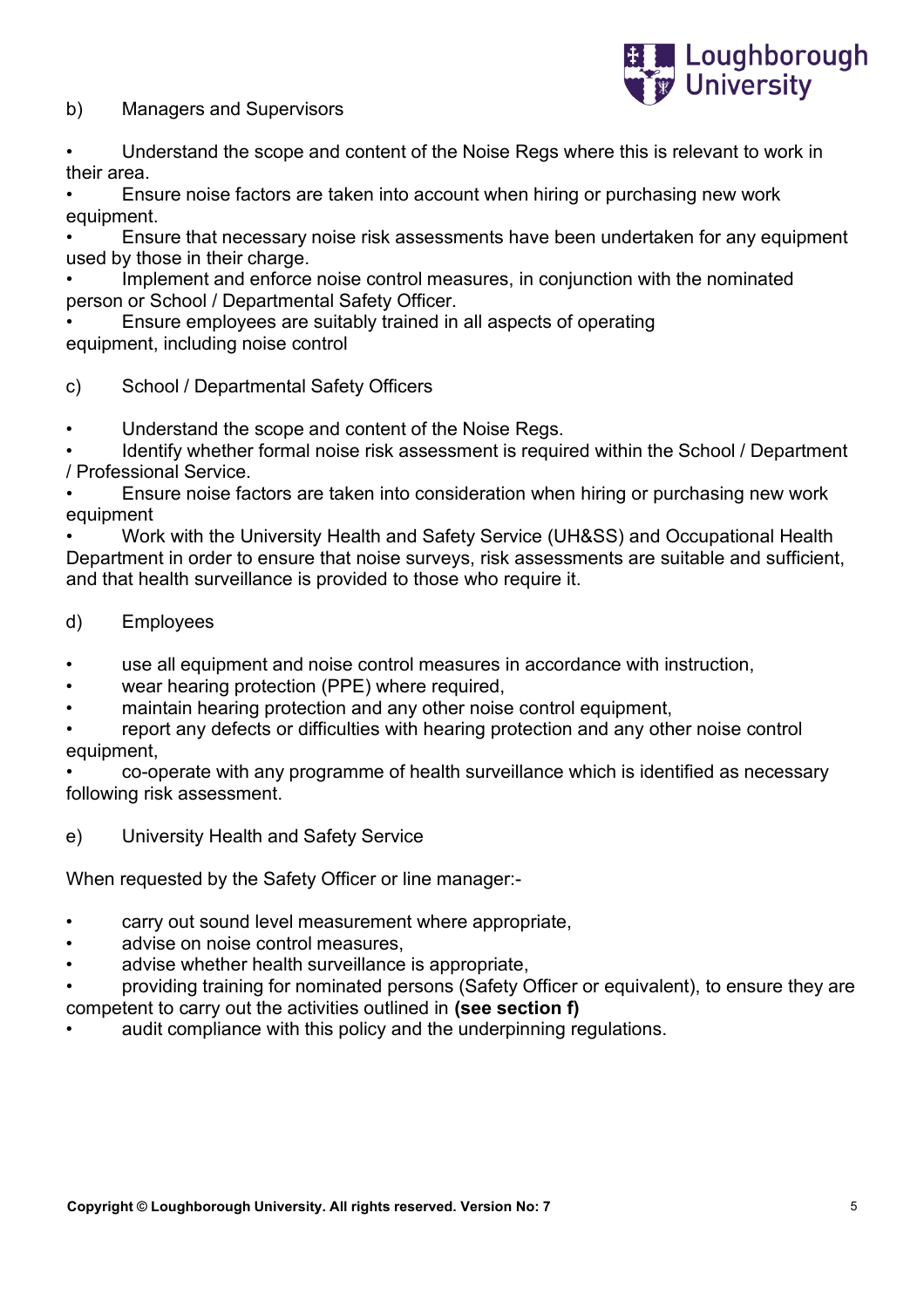### f) Occupational Health



- Provide health surveillance on request.
- Give feedback and guidance on risk to individuals following health surveillance.
- Feedback group results from health surveillance to the appropriate manager.

• Advise the appropriate manager if there are restrictions on an individual's ability to work in a noisy area due to health risks.

#### **3.** Procedures and guidance

#### 3.1 Exposure Action Values and Exposure Limit Values

- Lower Exposure Action Value 80dB(A) (personal exposure averaged over a day)
- 135 dB(C) Peak Sound pressure
- Upper Exposure Action Value 85dB(A) (personal exposure averaged over a day)
- 137 dB(C) Peak Sound pressure

Wherever exposure exceeds these levels, certain actions are required. Where exposure is very varied, average exposure may be calculated over a week rather than a day.

- Exposure Limit Value 87dB(A) (exposure averaged over a day or a week)
- 140 dB(C) Peak Sound Pressure

This is the maximum sound exposure permitted for any individual and takes hearing protection into account, e.g. it is the actual sound exposure of the individual, "at the ears", following any attenuation from hearing protection.

#### 3.2 Risk assessment

A noise risk assessment is required wherever it is likely that exposure will occur at or above the Lower Exposure Action Value.

As a guide to this, the following may be considered:-

If noise is intrusive but normal conversation is possible, likely noise level is approx. **80dB**

- If you have to shout to talk to someone 2m away, likely noise level is approx. **85 dB**
- If you have to shout to talk to someone 1m away, likely noise level is **90dB**

The decibel scale used to measure noise is logarithmic. An increase in 3 dB equates to a doubling of sound. The increase from 80 to 85 dB is almost a four- fold increase in sound level.

A tractor, a power mower and a hand drill are each likely to generate at least 90dB (A). A chain saw may be well over 100dB (A).

Personal noise exposure is a function of noise level and length of exposure. An individual working in an area where the noise level was 80dB would have a personal exposure of 80dB if they worked there for 8 hours per day. Working in an area where the noise level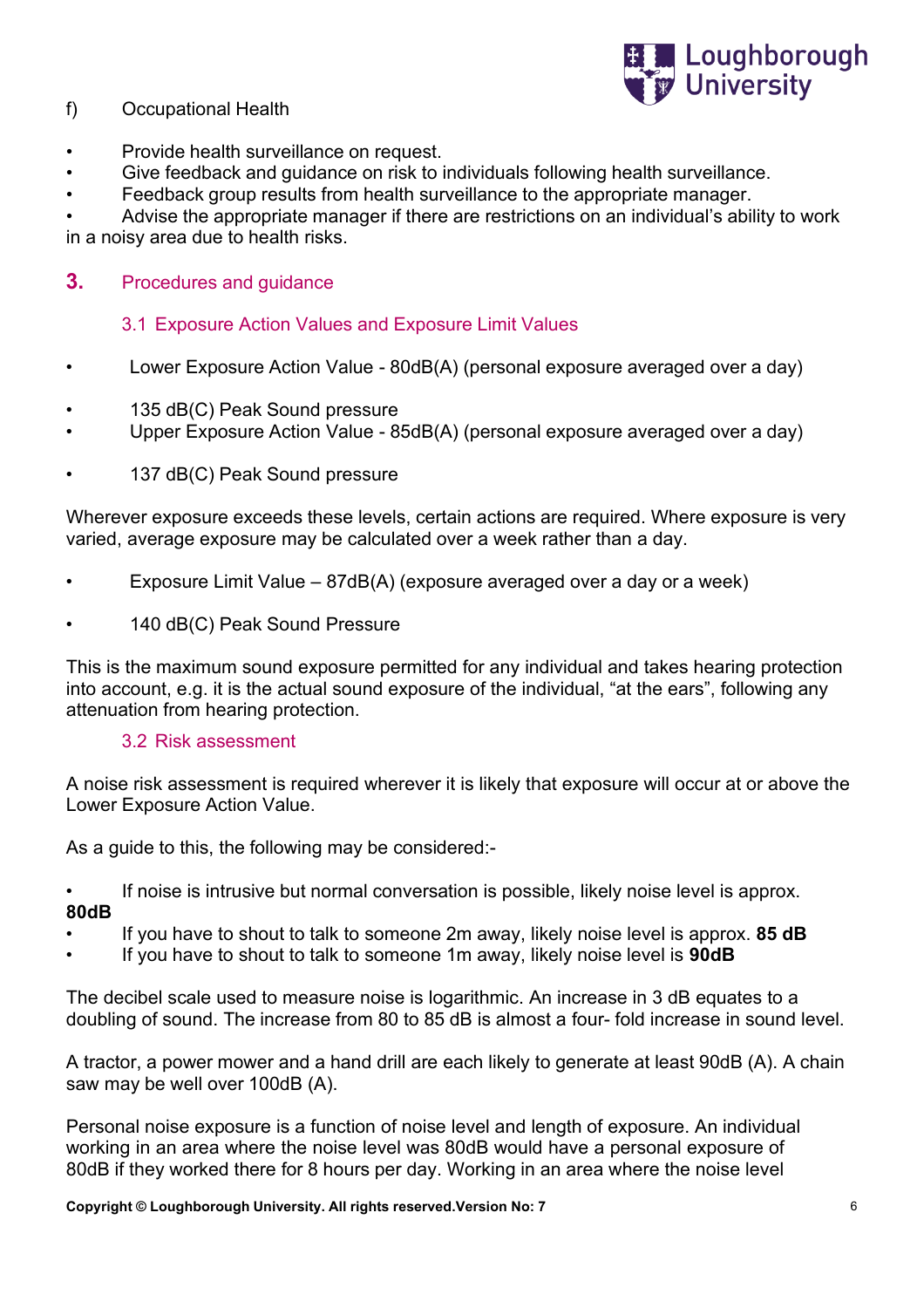



Where noise exposure is accompanied by exposure to vibration or to some chemicals such as solvents, the risk of adverse effects may be higher at a given noise level.

A formal, documented risk assessment should be carried out if any individual works in an area exceeding 80 dB on a regular basis (e.g. 4 hours or more, most days or if noise levels exceed 85dB, even if exposure is infrequent or irregular.

If risk assessment is deemed not to be necessary this should be recorded, for example as part of a department or section's general risk assessment. Risk assessment requires:-

assessment of the level and type of noise; this may come from manufacturer's data for individual pieces of equipment, or from sound level measurement, especially where multiple pieces of equipment operate in an area simultaneously. Additional noise e.g. from background music should also be included;

identification of who might be affected:

• the likely exposure time of those individuals, taking into account working patterns, noise exposure during breaks etc;

• assessment of indirect risk e.g. the risk of individuals not hearing warning alarms due to the noise level;

• consideration of additional risk factors such as the presence of vibration or solvents.

The risk assessment should include an action plan which documents the measures already in place to reduce the risk from noise exposure and any further measures planned.

The noise risk assessment can be a stand-alone document or can be incorporated into the overall risk assessment document for a department or process where this is more appropriate. A form for the purpose can be seen at; [http://www.lboro.ac.uk/admin/hse/forms/forms.html,](http://www.lboro.ac.uk/admin/hse/forms/forms.html) and at **Appendix 1**. It has been developed to record all necessary information to ensure the assessment is adequate.

#### **The HSE's exposure calculators and ready-reckoners**

To assist you with your risk assessment, the HSE's noise exposure calculators can help you work out your daily noise exposure, weekly noise exposures, and estimate the performance of hearing protection.

The noise exposure ready-reckoners allow you to estimate daily or weekly noise exposure. To use the daily exposure ready-reckoner you will need to know the levels of noise and durations of exposure which make up a person's working day. For weekly noise exposure, appropriate where somebody's noise exposure varies markedly from day to day, you will need to know the daily noise exposure for each day in the working week. These ready-reckoners can be printed for completion by hand. (See Section 4 for the link to the HSE's Noise webpages and the HSE's Noise calculator and ready reckoner).

The risk assessment should be reviewed if there is any change in noise exposure, changes in personnel, machinery or the law or simply if people think the existing assessment is no longer valid, and at intervals of no longer than 2 years.

**Copyright © Loughborough University. All rights reserved. Version No: 7**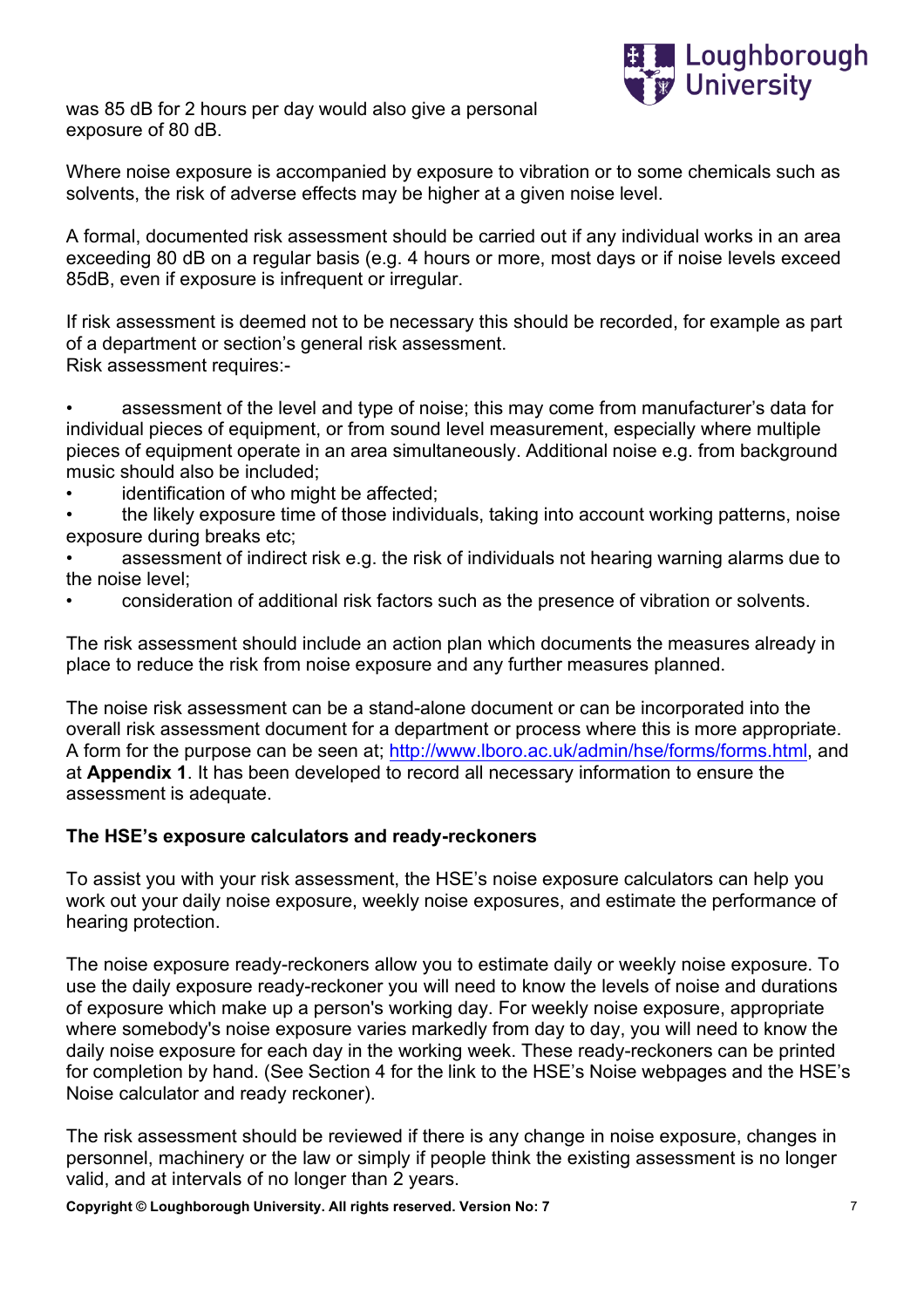

The risk assessment for noise, and any associated measurement should be carried out in conjunction with the H&SS to ensure that the assessor has the necessary skills and experience.

#### 3.3 Reducing noise exposure

Measures should be put in place to reduce risks from noise exposure to as low a level as reasonably practicable, even if noise levels are below the Lower Exposure Action Value. Consideration should be given as to whether further reductions are practical.

Wherever noise levels may exceed the Lower Exposure Action Level (e.g. personal exposure exceeding 80 dB), assistance should be sought from the UH&SS to assist with risk assessment and noise reduction.

Formal measures to reduce noise exposure must be introduced if the Upper Exposure Action Value is exceeded, e.g. personal exposure is above 85dB. Provision of hearing protection is not an adequate solution in these circumstances. PPE is the last resort or should be used in conjunction with other measures such as engineering controls.

Personal noise exposure **MUST NOT** exceed the Exposure Limit Value of 87dB. (This measurement takes into account the effect of hearing protection (e.g. PPE)).

Measures to reduce noise exposure may include:-

- Replacing tools and equipment with alternatives which create lower levels of noise.
- Ensuring all equipment is properly maintained.
- Reducing exposure by reducing time exposed to noise.
- Shielding or enclosure (of either a piece of equipment or the operator).

Detailed guidance on ways of reducing noise exposure can be found in; "Controlling Noise at work: the Control of Noise at Work Regulations 2005. Guidance on Regulations".

# 3.4 Hearing Protection

Hearing protection can be used as an additional measure once noise has been reduced as far as is reasonably practicable by other means; or as an interim measure pending noise reduction. It must not be used as the sole method of protection if personal noise exposures exceed the upper action value (85dB)

Hearing protection should be made available on request if noise exceeds the lower action value (80dB)

Any area where noise levels exceed 85 dB (or peak sound level of 137dBC) must be designated as 'Hearing Protection Zones' and marked with appropriate signage. Within these areas, wearing of hearing protection will be compulsory, even though exposure may only be for short periods of time.

Hearing protection provided must be suitable for the levels and type of noise individuals are exposed to. Guidance on choosing suitable hearing protection can be found in "Controlling Noise at work: the Control of Noise at Work Regulations 2005. Guidance on Regulations".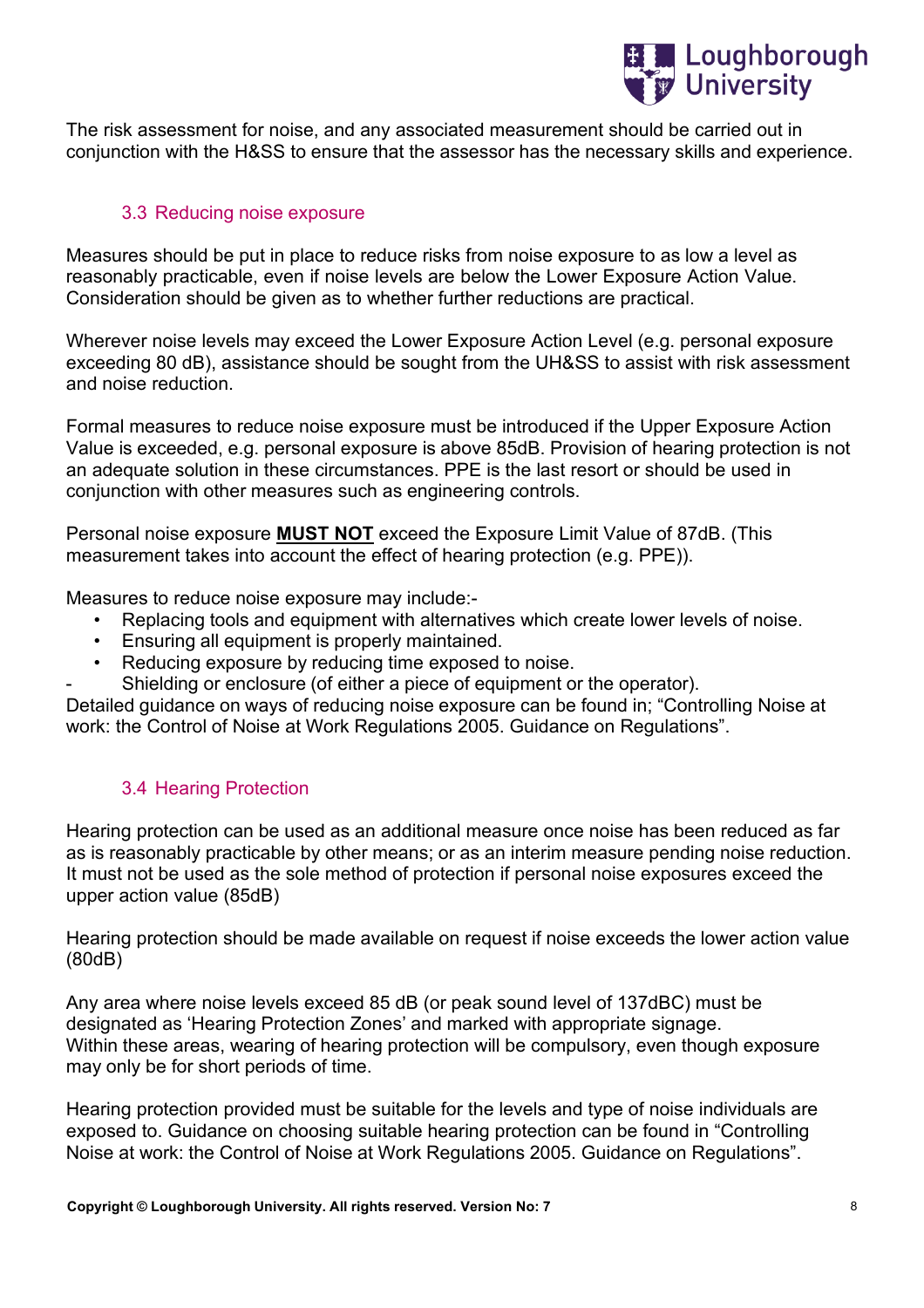

Hearing protection should be stored properly, kept well maintained and regularly inspected by a competent person. Pre-use checks must be carried out by the user. Any defects reported and defective equipment replaced before starting or resuming work.

#### 3.5 Health Surveillance

Health surveillance (audiometry) must be carried out for employees who are regularly exposed to noise above the upper exposure action value (85 dB)

Health surveillance will also be offered to those exposed above the Lower Exposure Action Value if they are at increased risk e.g. if they report a known sensitivity to noise damage or a family history of early deafness.

Where health surveillance is required it will usually be carried out annually for the first two years then at 3 yearly intervals. Wherever possible, audiometry for new employees (or those newly exposed to noise within the University) should be carried out prior to any noise exposure, ostensibly to give baseline data.

Health surveillance will be carried out by Occupational Health. All individual records will be held in confidence. Where appropriate, a summary of results for groups of employees will be reported back to a relevant manager to indicate the effectiveness of noise management systems.

#### 3.6 Training and information

All employees who are exposed to noise above the Lower Exposure Action Value should be given training to include:-

- The adverse effects of noise
- The results of risk assessments
- The measures required to reduce harmful noise exposure
- The need for hearing protection
- The correct use etc of hearing protection
- The need for health surveillance
- The responsibilities on employees

Training is arranged through the UH&SS. Alternatively the provision of information may be achieved by distributing leaflets or pocket cards.

Measures must be in place to ensure that new employees receive appropriate training prior to exposure to noise.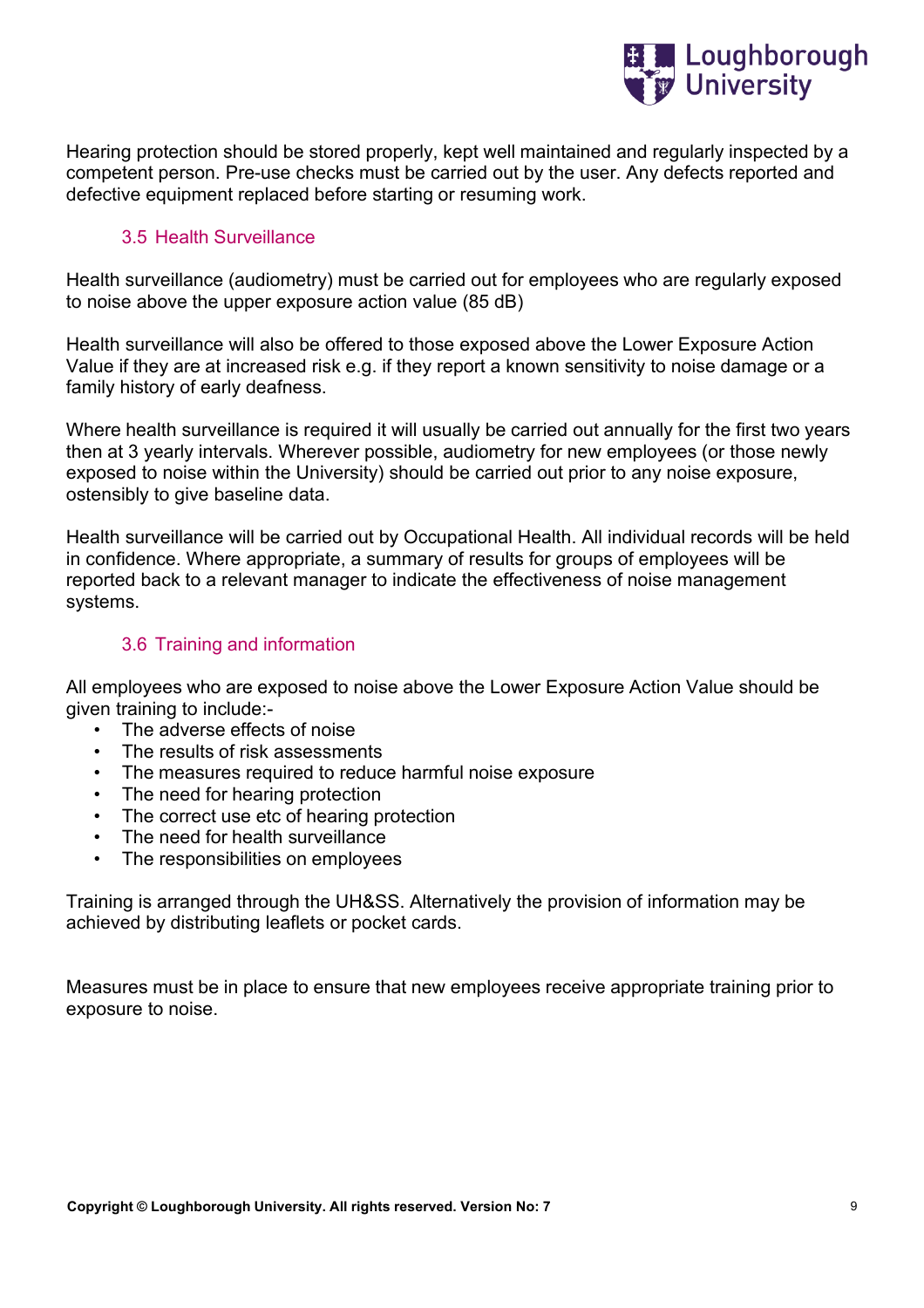

# **4.** References and further reading

Controlling Noise at Work: The Control of Noise at Work Regulations 2005: Guidance on Regulations; L108 HSE Books ISBN 7176 6164 4

Noise at Work: Advice for employers; INDG 362 (rev1) HSE Books Noise: Don't lose your hearing; INDG 363: the HSE's free pocket cards

HSE Noise calculator(s); <http://www.hse.gov.uk/noise/calculator.htm>

HSE Noise at Work website; <http://www.hse.gov.uk/noise/index.htm>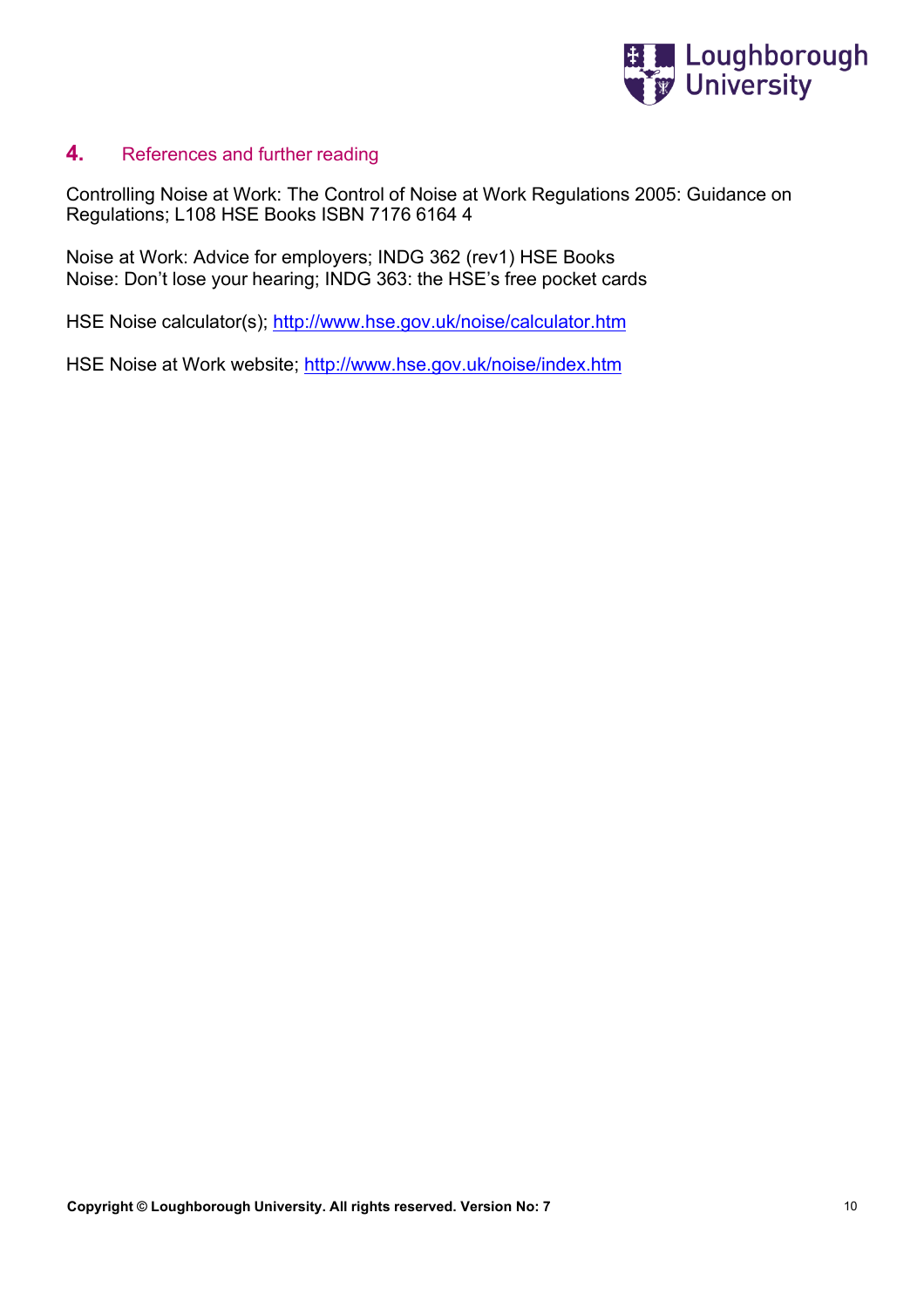

#### Appendix 1: Noise Monitoring and Risk Assessment Form

Part A of this document provides a record of the survey parameters

Part B of this document provides a record of noise measurements obtained for individual items of equipment or at specific locations. It is also essential to document the time individuals are exposed to particular noise levels, as risk assessment is based on overall noise exposure. A calculation of daily personal exposure to noise (Lep,d) is required; a calculator tool to help with this is available at [www.hse.gov.uk/noise/calculator.htm.](http://www.hse.gov.uk/noise/calculator.htm)

Part C identifies control measures which are required to minimize the risk of noise related illhealth. This section of the form must be completed locally by the person in charge of the workspace, with assistance from the noise surveyor and/or H&SS if required.

Part D of this document provides a record of the action plan to implement the necessary controls identified as part of the risk assessment. These controls must be brought to the attention of anyone who is exposed to the noise from the equipment surveyed.

Further information on risk assessment and on compliance with The Control of Noise at Work Regulations 2005 can be found in the HSE document; L108: "Controlling Noise at Work: The Control of Noise at Work Regulations 2005. Guidance on Regulations"

The noise risk assessment must be brought to the attention of those who need to see it and the risk assessment should be reviewed when there has been a change in the level of noise (e.g. due to equipment changing or requiring maintenance), the usage of new equipment which has been introduced, where exposure time has increased etc.

| Location:                    | <b>Risk Assessment reference:</b> |  |
|------------------------------|-----------------------------------|--|
| Date and time of survey      |                                   |  |
| <b>Survey carried out by</b> |                                   |  |
| Other persons present        |                                   |  |
| <b>Reason for survey</b>     |                                   |  |
| <b>Equipment used</b>        |                                   |  |
| Test run time                |                                   |  |
| Date of calibration          |                                   |  |

#### Part A - Survey parameters

All measurements are taken at the location where an operator would typically stand and at a suitable head height.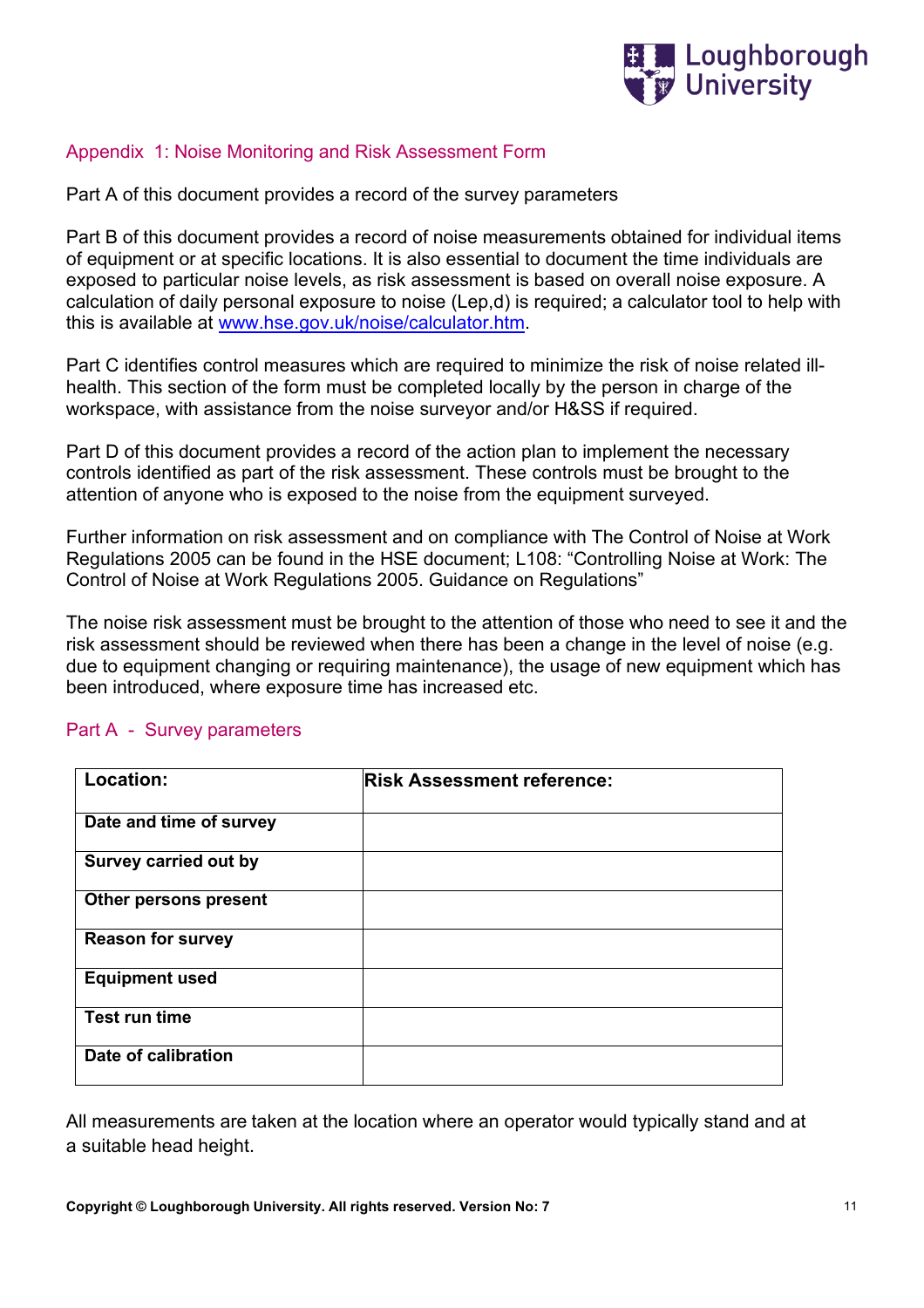

# Part B – Noise Survey and Exposure

|                                                                | Noise survey data                    |                                  |                                 | Exposure                                                                       |                         |                                                                                           |                                                                      |
|----------------------------------------------------------------|--------------------------------------|----------------------------------|---------------------------------|--------------------------------------------------------------------------------|-------------------------|-------------------------------------------------------------------------------------------|----------------------------------------------------------------------|
| <b>Ref</b><br>$N^{\circ}$                                      | Location/Item of<br><b>Equipment</b> | <b>Noise level</b><br>$(LAeq)^*$ | $\mathsf{L}_{\mathsf{CPeak}^*}$ | LCeq*<br>(plus noise type if applicable)<br>(Continuous, transient, impulsive) | <b>Exposure</b><br>time | <b>Exposure Points</b><br>See HSE calculator<br>www.hse.gov.uk/noise/calculator<br>$.htm$ | Equivalent<br>Lep,d for<br>this<br>location<br>/item of<br>equipment |
| 1                                                              |                                      |                                  |                                 |                                                                                |                         |                                                                                           |                                                                      |
| $\overline{2}$                                                 |                                      |                                  |                                 |                                                                                |                         |                                                                                           |                                                                      |
| 3                                                              |                                      |                                  |                                 |                                                                                |                         |                                                                                           |                                                                      |
| $\overline{4}$                                                 |                                      |                                  |                                 |                                                                                |                         |                                                                                           |                                                                      |
| 5                                                              |                                      |                                  |                                 |                                                                                |                         |                                                                                           |                                                                      |
| $\,6\,$                                                        |                                      |                                  |                                 |                                                                                |                         |                                                                                           |                                                                      |
| <b>Cumulative Lep,d for exposure to multiple noise sources</b> |                                      |                                  |                                 |                                                                                |                         |                                                                                           |                                                                      |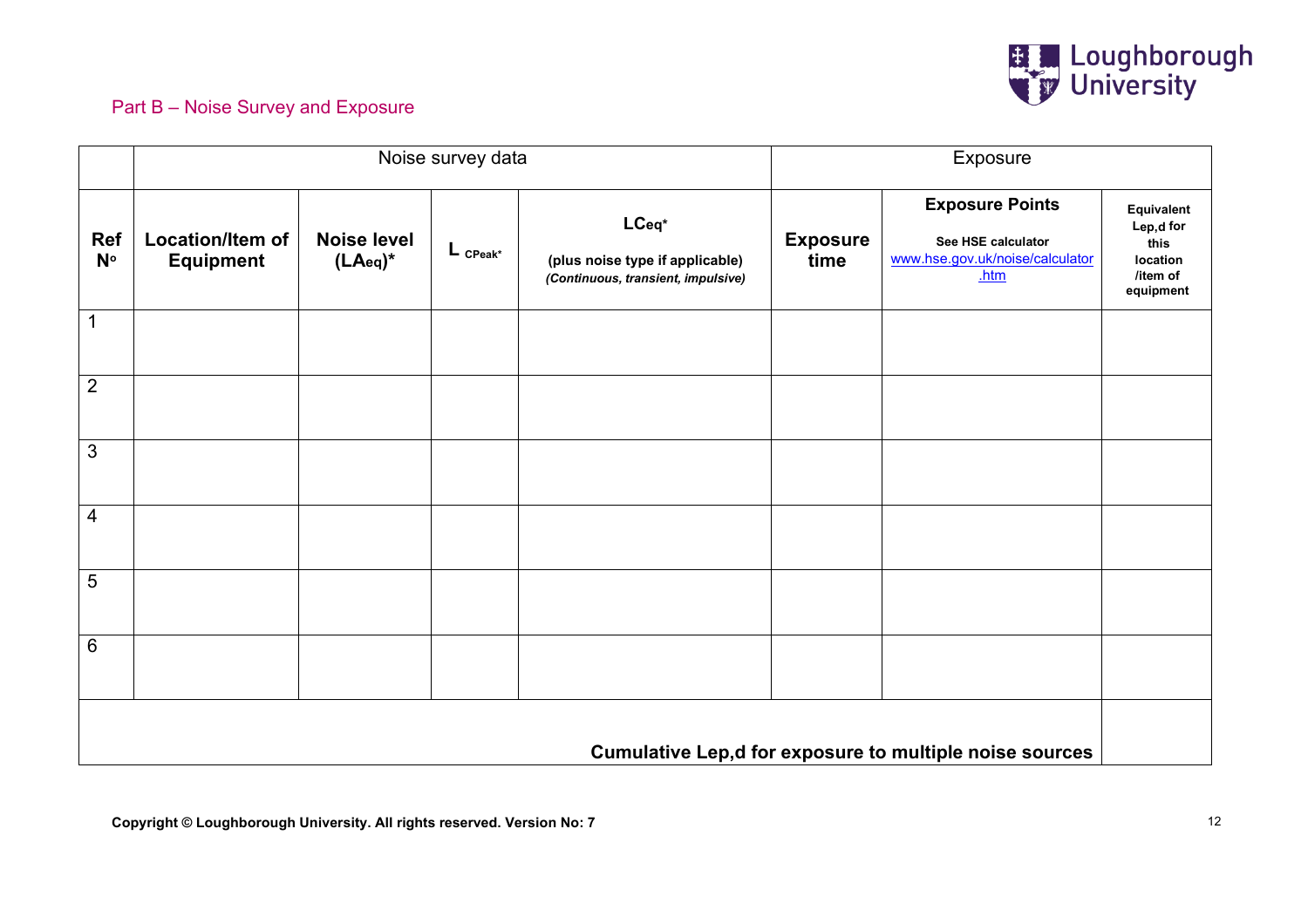

| Name of person(s) exposed to harmful                                             |  |
|----------------------------------------------------------------------------------|--|
|                                                                                  |  |
|                                                                                  |  |
| Job                                                                              |  |
|                                                                                  |  |
|                                                                                  |  |
| Hours                                                                            |  |
|                                                                                  |  |
|                                                                                  |  |
| Are any of these individuals known to have pre-existing susceptibility to noise? |  |

**NOTES**; \*LAeq and LCpeak measurements are required to help decide on the level of risk and what control measures are required.

\*LCeq is not required when determining risk. However, if hearing protection is one of the control measures recommended following risk assessment, LCeq will be needed to determine whether the chosen protection is suitable, using the formula **L'A = LCeq – SNR + 4**

( L'A is the actual level of sound at the ear when hearing protection is in use and needs to be between 70dB and 80dB; SNR is Single Number Rating, this is provided by the manufacturer)

\*Noise type (High, Medium or Low frequency) is only required for noise with a peak pressure (LCpeak) greater than 135dB(C); again, this is needed to assess whether hearing protection is suitable.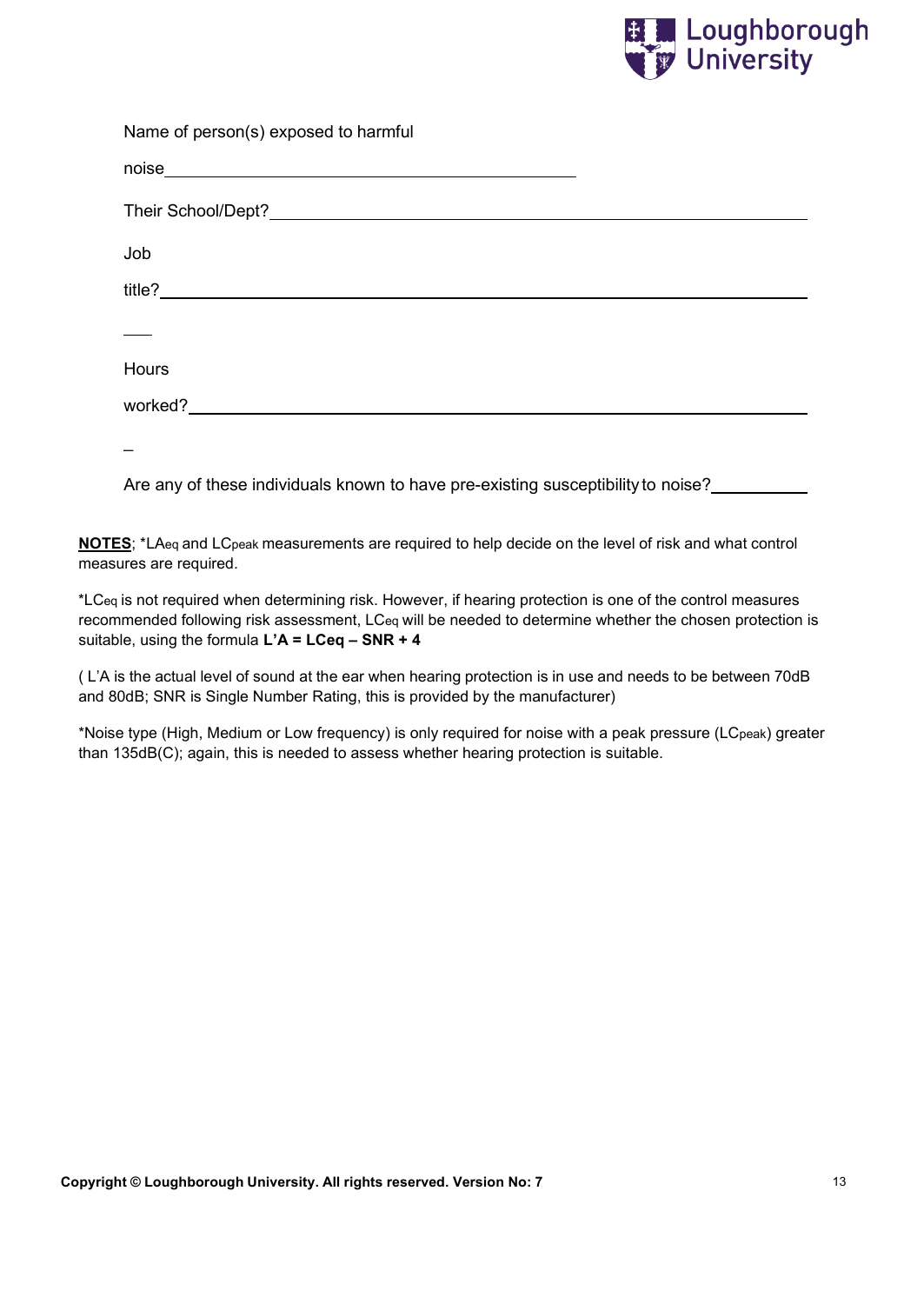#### Part C Control Measures



|                | <b>Control measures</b>                                                                                                     | <b>Yes</b> | <b>No</b> |
|----------------|-----------------------------------------------------------------------------------------------------------------------------|------------|-----------|
| $\mathbf{1}$   | Is hearing protection mandatory - e.g. hearing protection zones must be marked?                                             |            |           |
| $\overline{2}$ | Is hearing protection recommended?                                                                                          |            |           |
| 3              | Can the noise source be eliminated?                                                                                         |            |           |
| $\overline{4}$ | Is additional maintenance required to reduce noise levels e.g. by lubrication,<br>tightening, cleaning etc of equipment?    |            |           |
|                | (Reassess noise level after maintenance work is complete)                                                                   |            |           |
| 5              | Can the equipment be modified to reduce noise at source, e.g. damping,<br>silencers, baffles etc fitted?                    |            |           |
| 6              | Can inherently quieter components be selected e.g. slotted circular saw blades<br>on woodworking equipment or quieter fans? |            |           |
|                | (Reassess after replacement)                                                                                                |            |           |
| $\overline{7}$ | Can the equipment be Isolated i.e. removed to another location away from people<br>at work?                                 |            |           |
| 8              | Can the equipment be enclosed?                                                                                              |            |           |
| 9              | Is a noise refuge area needed?                                                                                              |            |           |
| 10             | Can absorptive material be used to deaden noise in the workspace?                                                           |            |           |
| 11             | Do staff need training or information on the noise risks?                                                                   |            |           |
| 12             | Is health surveillance required? (for all with Lep,d in excess of 85 dB)                                                    |            |           |

#### **Explanatory Notes**

Lower Exposure Action Value – 80dB (A) (personal exposure averaged over a day) or 135 dB(C) Peak sound pressure.

Upper Exposure Action Value – 85dB (A) (personal exposure averaged over a day) or 137 dB(C) Peak Sound pressure).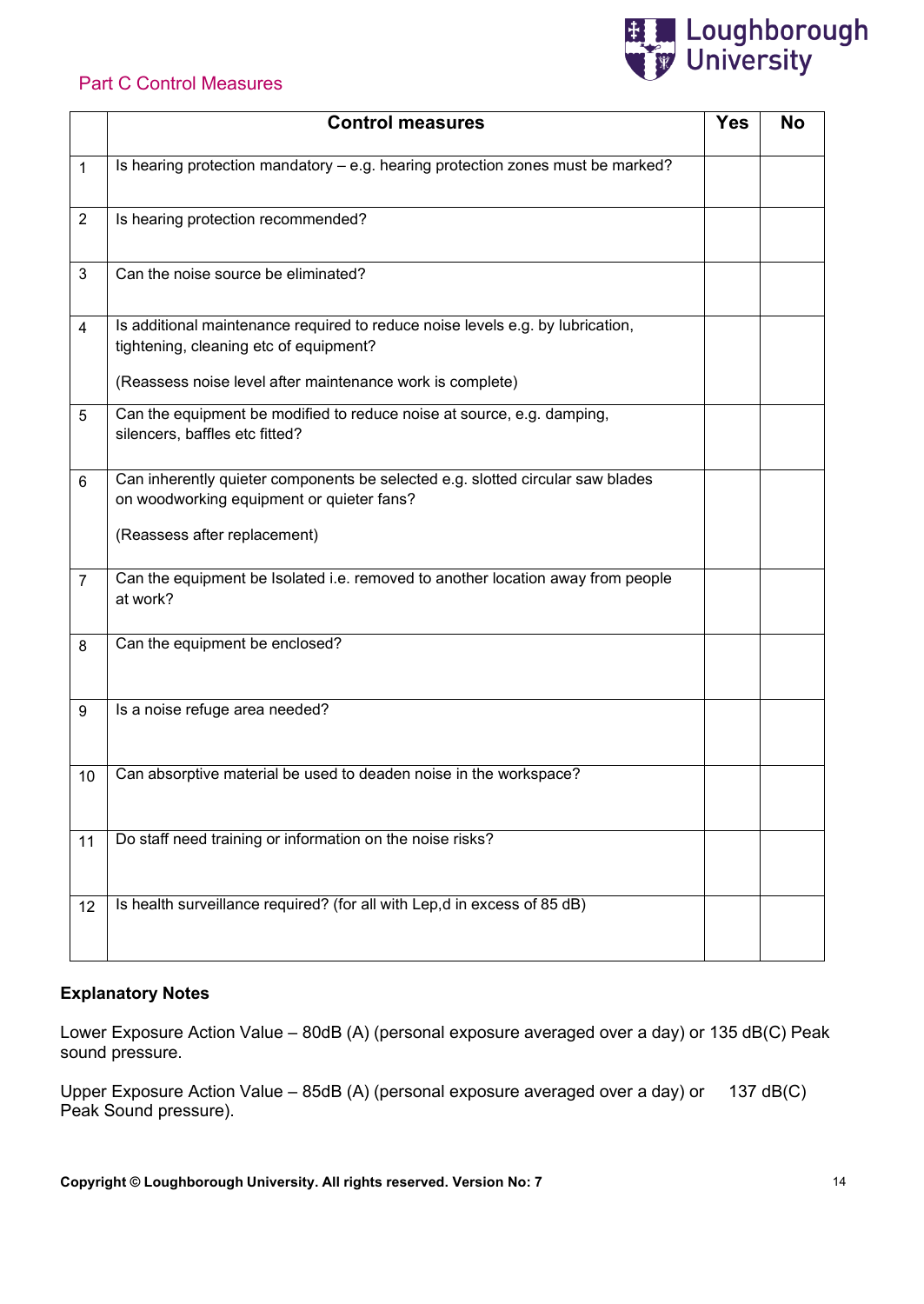

Hearing Protection zone - Any area where noise levels exceed the Upper

Exposure Action Value must be designated as 'Hearing Protection Zones' and marked with appropriate signage. Within these areas, wearing of hearing protection will be compulsory, even though exposure may only be for short periods of time.

Hearing protection Hearing protection can be used as an additional measure once noise has been reduced as far as is reasonably practicable by other means; or as an interim measure pending noise reduction. It must not be used as the sole method of protection if personal noise exposures exceed the upper action value (85dB).

Hearing protection provided must be suitable for the levels and type of noise individuals are exposed to. Hearing protection should be made available on request if noise exceeds the lower action value (80dB)

Health Surveillance is required for those who are exposed at an Lep,d of 85dBA or above. It should also be provided for those exposed at an Lep,d of 80dBA who are known to be vulnerable to noise related hearing loss.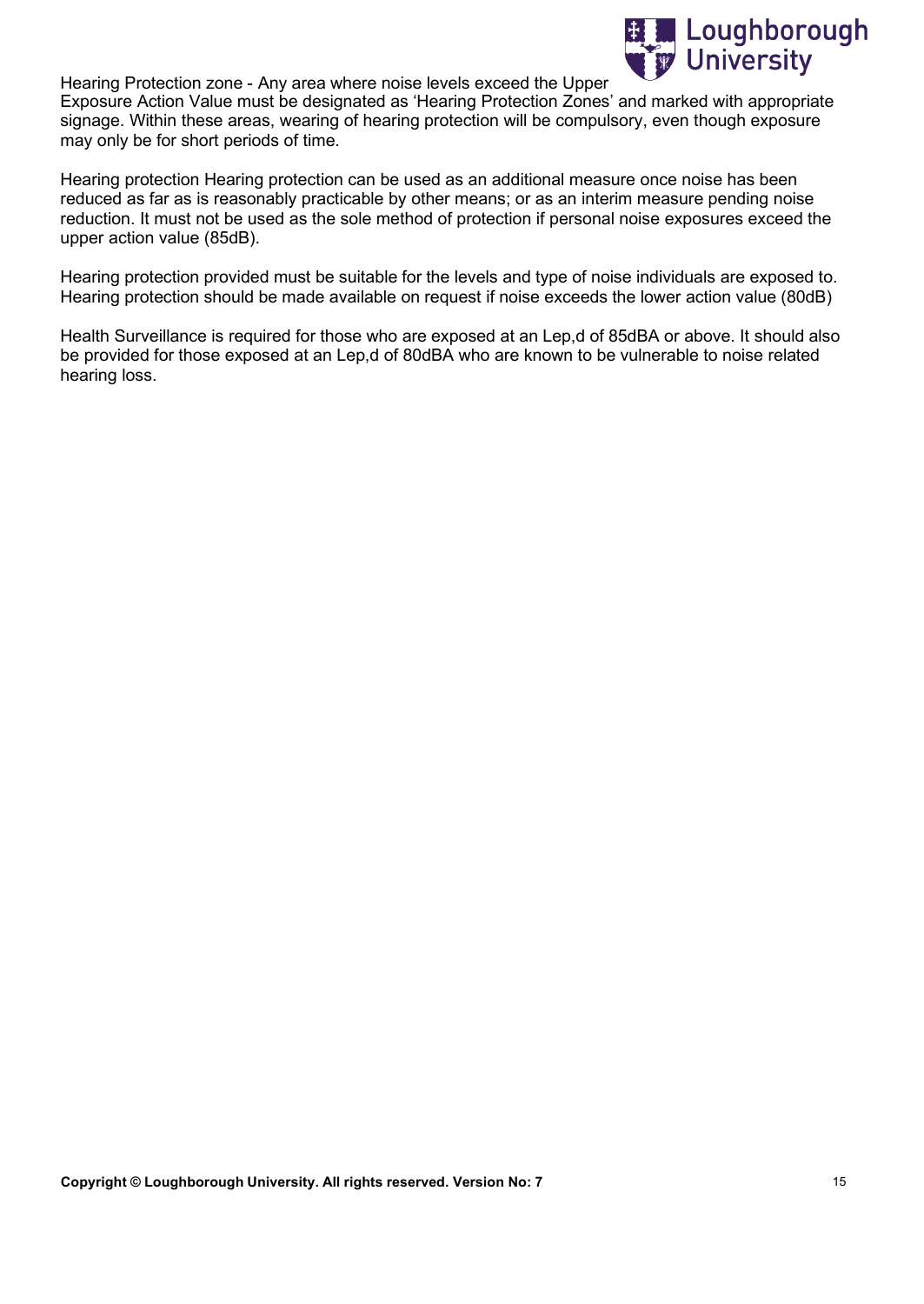

# Part D Action Plan

|                        | Who by | <b>Due</b> | Action    |
|------------------------|--------|------------|-----------|
| <b>Action required</b> |        | date       | completed |
|                        |        |            |           |
|                        |        |            |           |
|                        |        |            |           |
|                        |        |            |           |
|                        |        |            |           |
|                        |        |            |           |
|                        |        |            |           |
|                        |        |            |           |
|                        |        |            |           |
|                        |        |            |           |
|                        |        |            |           |
|                        |        |            |           |
|                        |        |            |           |
|                        |        |            |           |
|                        |        |            |           |
|                        |        |            |           |
|                        |        |            |           |
|                        |        |            |           |
|                        |        |            |           |
|                        |        |            |           |
|                        |        |            |           |
|                        |        |            |           |
|                        |        |            |           |
|                        |        |            |           |
|                        |        |            |           |
|                        |        |            |           |
|                        |        |            |           |
|                        |        |            |           |

#### **Risk assessor:**

| <b>Name</b>             | Signature             |
|-------------------------|-----------------------|
| Job title &<br>School / | <b>Date</b>           |
| Dept?                   | <b>Review</b><br>date |